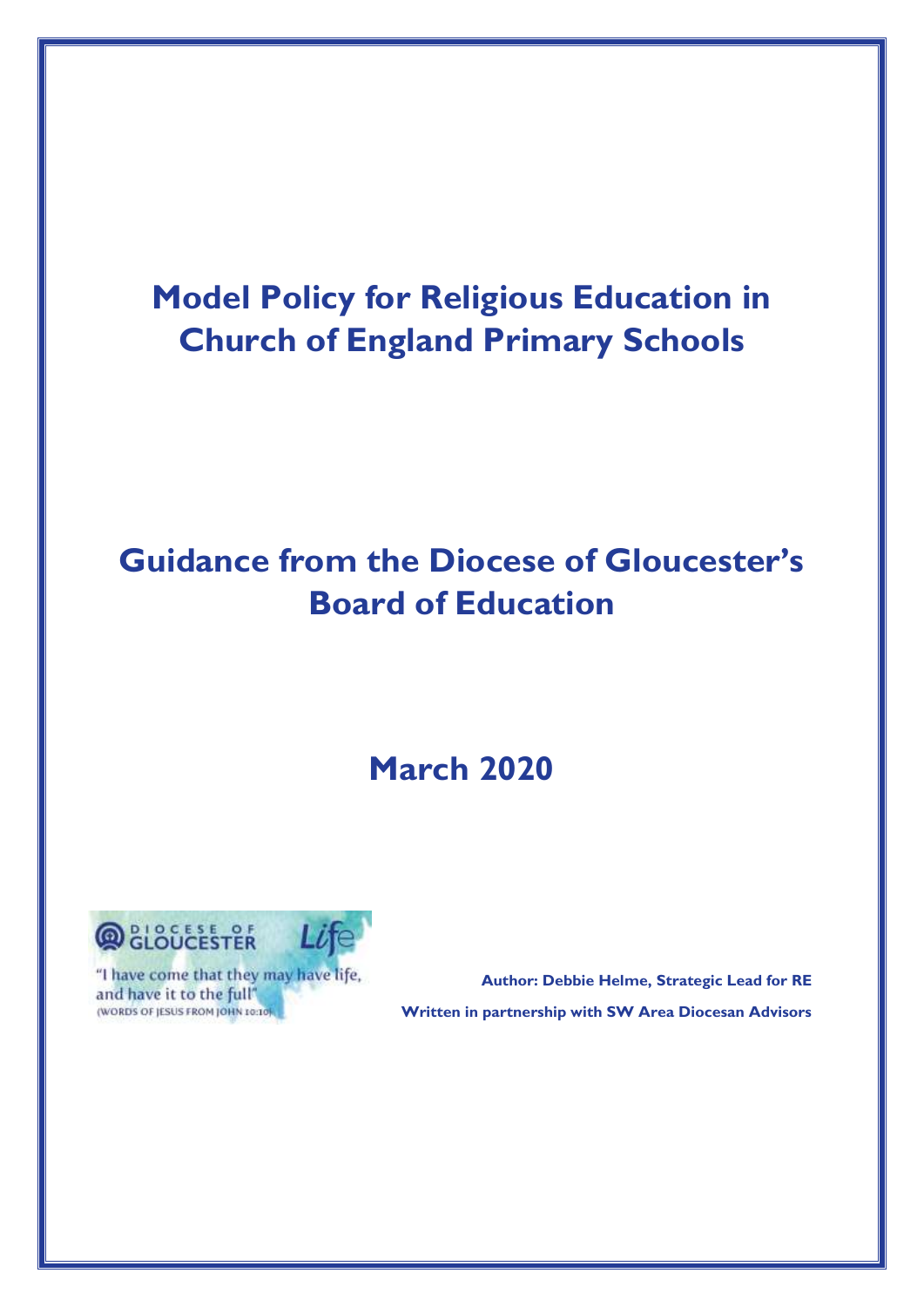### Contents

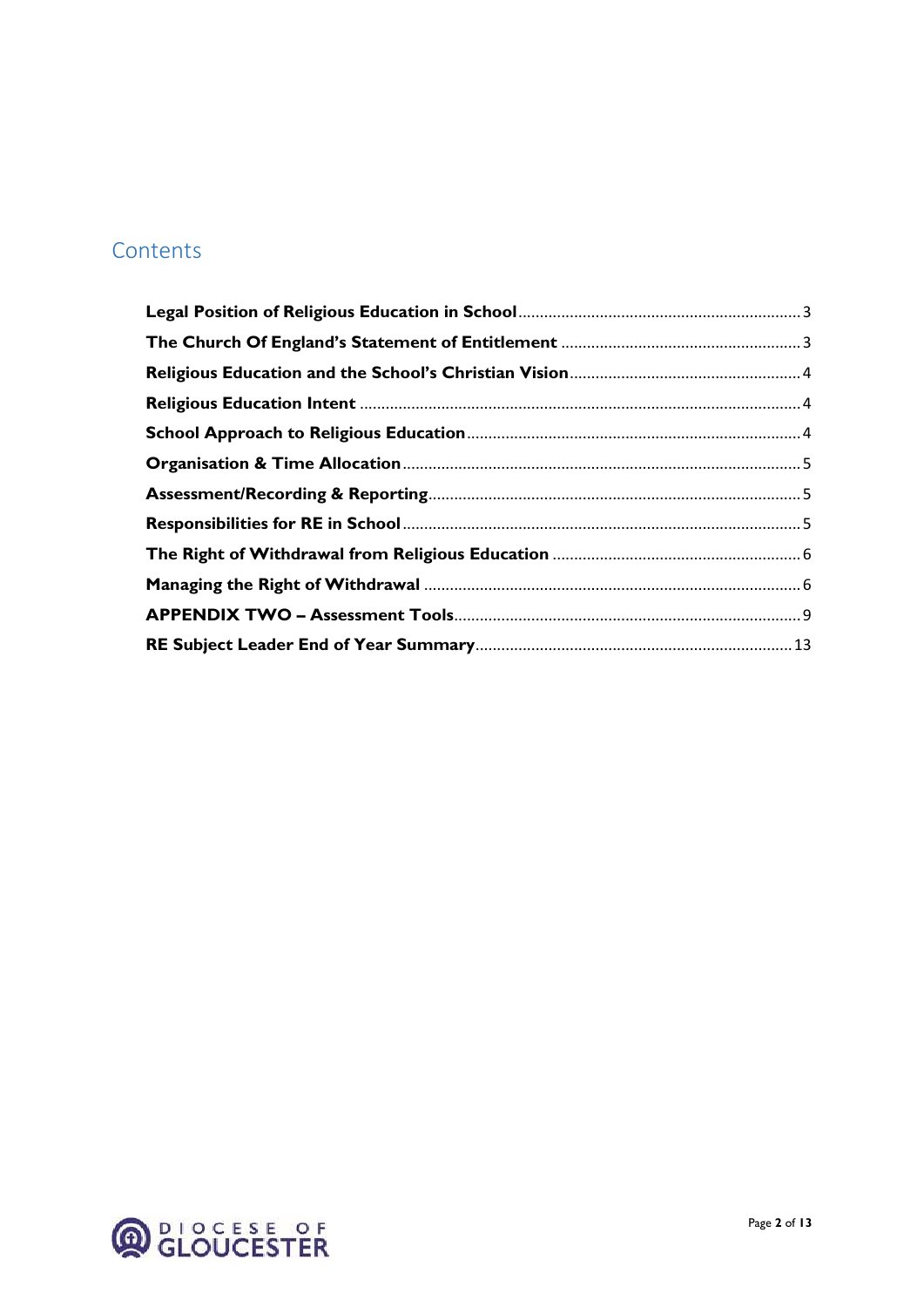#### **Introduction**

Schools/academies should note that where 'school' appears in the document it can be substituted for 'academy' as appropriate.

This suggested policy could be used as a template for governing bodies of Church of England schools in the Diocese of Gloucester to discuss, amend and adopt in the light of their unique school context before being signed by the Chair of Governors.

Text in red is for guidance purposes and should not be included in the policy.

**Name of School:**

#### <span id="page-2-0"></span>**Legal Position of Religious Education in School**

Religious Education is unique in the curriculum as it is neither a core or foundation subject. In the 1988 Education Act it states, 'Religious Education has equal standing in relation to core subjects of the National Curriculum in that it is compulsory for all pupils'.

#### Either:

……….. is a Church of England Voluntary Controlled School and therefore follows the Gloucestershire Agreed Syllabus for Religious Education 2017 – 2022 /South Gloucestershire Agreed Syllabus for Religious Education 2016-2021 (delete as appropriate)

#### Or:

……….. is a Church of England Voluntary Aided School therefore the provision of Religious Education must be in accordance with the school's Trust Deed. The Governors, in accordance with the Head Teacher, have decided to adopt the Gloucestershire Agreed Syllabus for Religious Education 2017 – 2022/South Gloucestershire Agreed Syllabus for Religious Education 2016-2021 (delete as appropriate)

#### Or:

……… is a Church of England Academy therefore Religious Education is provided in line with the funding agreement and the academy follows the Gloucestershire Agreed Syllabus for Religious Education 2017 – 2022/South Gloucestershire Agreed Syllabus for Religious Education 2016-2021 (delete as appropriate)

In a Church of England Academy the requirements for Religious Education are specified in the funding agreement for that academy. For a VA school that converts to academy status the model funding agreement specifies that an academy with a particular religious designation must provide RE in accordance with the tenets of the particular faith specified in the designation. Foundation or Voluntary Controlled schools with a religious designation that convert to academy status must arrange for RE in accordance with the Locally Agreed Syllabus.

#### <span id="page-2-1"></span>**The Church of England's Statement of Entitlement**

The Church of England's *Statement of Entitlement* outlines the aims and expectations for Religious Education in Church of England Schools and guides this school's approach to RE.

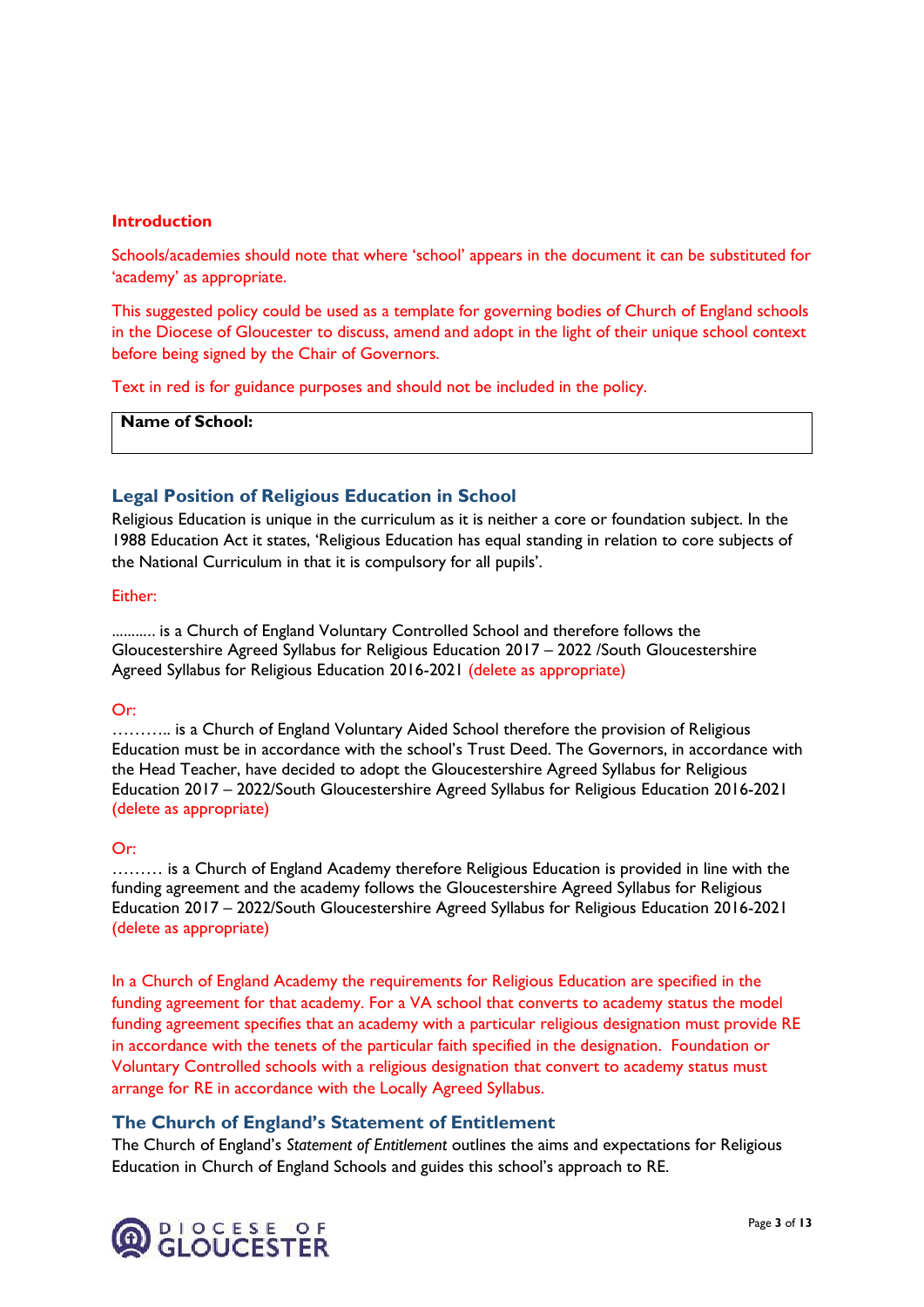It begins by stating: *Religious Education in a Church school should enable every child to flourish and to live life in all its fullness. (John 10:10) It will hep to educate for dignity and respect encouraging all to live well together.* Quoting from the Church of England's Vision for Education: Deeply Christian, Serving the Common Good, it continues *Such an approach is offered through a commitment to generous hospitality, being true to our underpinning faith, but with a deep respect for the integrity of other religious traditions (and worldviews) and for the religious freedom of each person.* 

Full details of this document can be found in Appendix One.

#### <span id="page-3-0"></span>**Religious Education and the School's Christian Vision**

**The School's Vision:**

Building on these themes, RE in this school contributes to the outworking of our vision by ....

Outline how your school's Christian vision is a driver for the RE in your school and the impact this has.

#### <span id="page-3-1"></span>**Religious Education Intent**

The intent of Religious Education at ……… School is to …

Outline the intent of RE in your school. Ideas could be taken from Religious Education in English Schools: non-statutory guidance 2010, the Church of England Statement of Entitlement or from the Agreed Syllabus.

#### <span id="page-3-2"></span>**School Approach to Religious Education**

In line with all church schools, this school has duty to provide accurate knowledge and understanding of religions and world views.

#### Amend and extend as appropriate.

A wide range of imaginative teaching methods and pupil groupings ensure effective RE sessions. We appreciate the positive impact that local faith communities can have on pupils' experience in RE. Therefore this school encourages visits to places of worship and welcomes visitors from different faith communities. We recognise it is vitally important that teachers demonstrate respectful attitudes towards all faiths, modelling the attitudes and responses we would expect from our pupils.

As identified in the Statement of Entitlement, teaching and learning in RE in this school will provide:

- A challenging and robust curriculum based on an accurate theological framework.
- An assessment process which has rigour and demonstrates progression based on knowledge and understanding of core religious concepts.
- A curriculum that draws on the richness and diversity of religious experience worldwide.
- A pedagogy that instils respect for different views and interpretations; and, in which real dialogue and theological enquiry takes place.
- The opportunity for pupils to deepen their understanding of the religion and world views as lived by believers.
- RE that makes a positive contribution to SMSC development

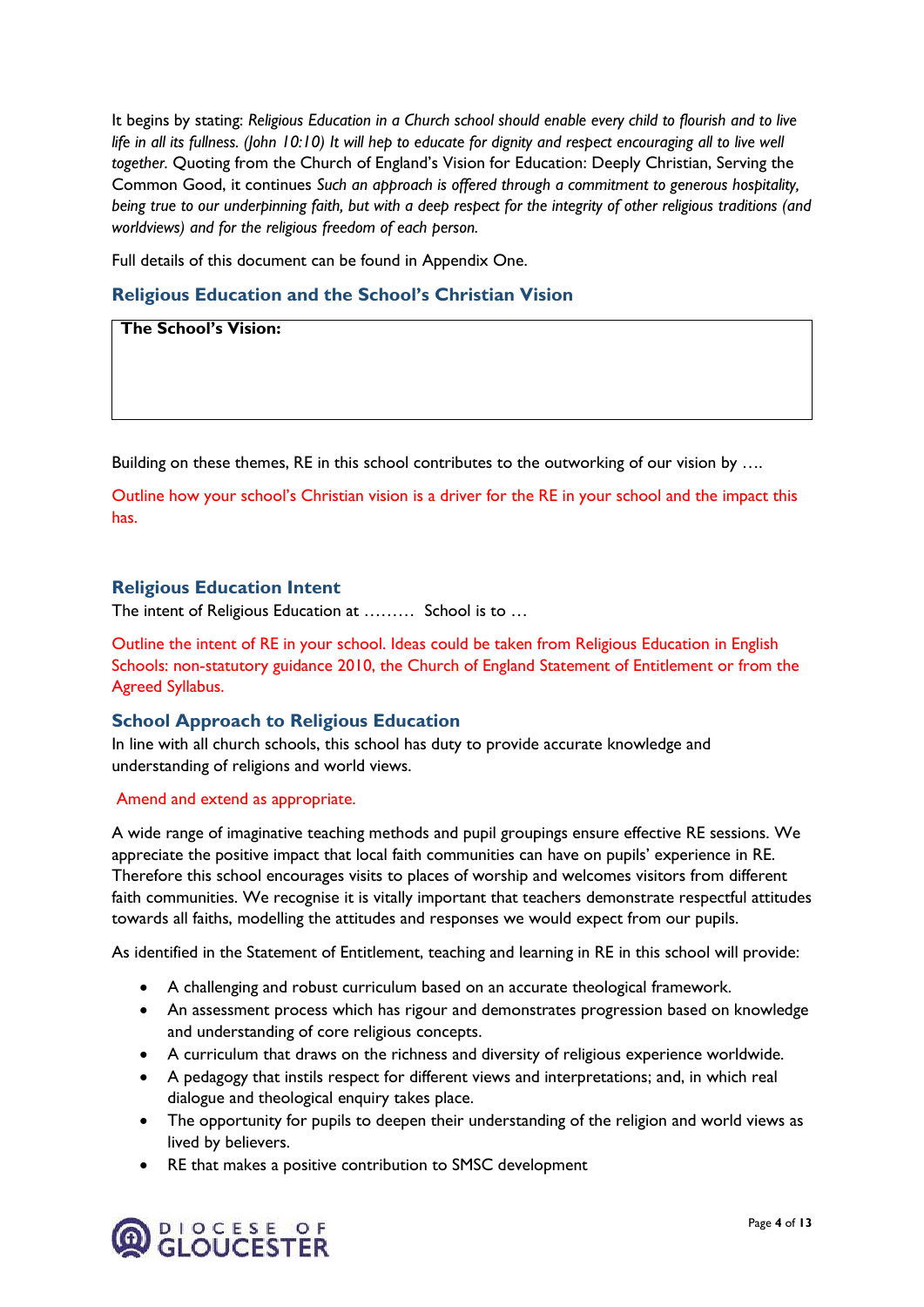#### <span id="page-4-0"></span>**Organisation & Time Allocation**

This will include how RE is delivered i.e. as a discrete subject or part of topic work or humanities etc: what religions are taught at each Key Stage, how much time per week/term who is spent on RE in each Key Stage and other operational information such as where resources are stored etc.

In accordance with the structure of Gloucestershire Agreed Syllabus/South Gloucestershire Agreed Syllabus we have agreed that:

In the Foundation Stage pupils will be introduced to a range of faith traditions and will be taught RE for 36 hours over the year.

At Key Stage 1 pupils study Christianity, Judaism and Islam. RE will be taught for at least for 36 hours over the year. Clarify if this will be in discrete weekly lessons or as RE days etc

At Key Stage 2 pupils study Christianity, Judaism, Hinduism and also consider non-religious worldviews. RE will be taught for at least for 45 hours over the year. Clarify if this will be in discrete weekly lessons or as RE days etc

#### <span id="page-4-1"></span>**Assessment/Recording & Reporting**

The Gloucestershire Agreed Syllabus for Religious Education 2017-2022/ South Gloucestershire Agreed Syllabus for Religious Education 2016-2021 (delete as appropriate) sets out a structure for recognising pupil achievements and each pupil can work progressively towards achieving the expected end of key stage learning outcomes as outlined in the syllabus.

Schools should refer to their own assessment policies and link to RE as appropriate. Reference may be made to the Diocesan assessment guidance tools that can be found in Appendix Two.

Schools are required to report on standards in RE, how the school does this should be included in the policy. For example:

School reports are sent home in the summer term of each year and the RE report is written with reference to assessment records as well as pupils' individual work. (update in line with school's reports to parents policy)

#### <span id="page-4-2"></span>**Responsibilities for RE in School**

The **subject leader** is responsible for overseeing the teaching and learning of religious education in the school. The role includes: (amend as appropriate)

- Ensuring personal subject knowledge and expertise are kept up-to-date by participating in CPD for RE and share good practice
- Providing and sourcing in-service training for staff as necessary
- Ensuring the staff are familiar with the syllabus and supporting resources such as *Understanding Christianity*
- Supporting and clarifying approach to planning, delivery and assessment being clear about the subject's intent, implementation and impact
- Acquiring and organising appropriate resources, managing a budget when necessary
- Monitoring the teaching and learning of RE through regular lesson observations, work scrutiny, learning walks, analysis of data and pupil voice and be able to discuss impact and standards
- Contributing to the SIAMS self evaluation process particularly around Strand 7

The Head Teacher and Governors make sure: (amend as appropriate)

RE has a high profile within the curriculum

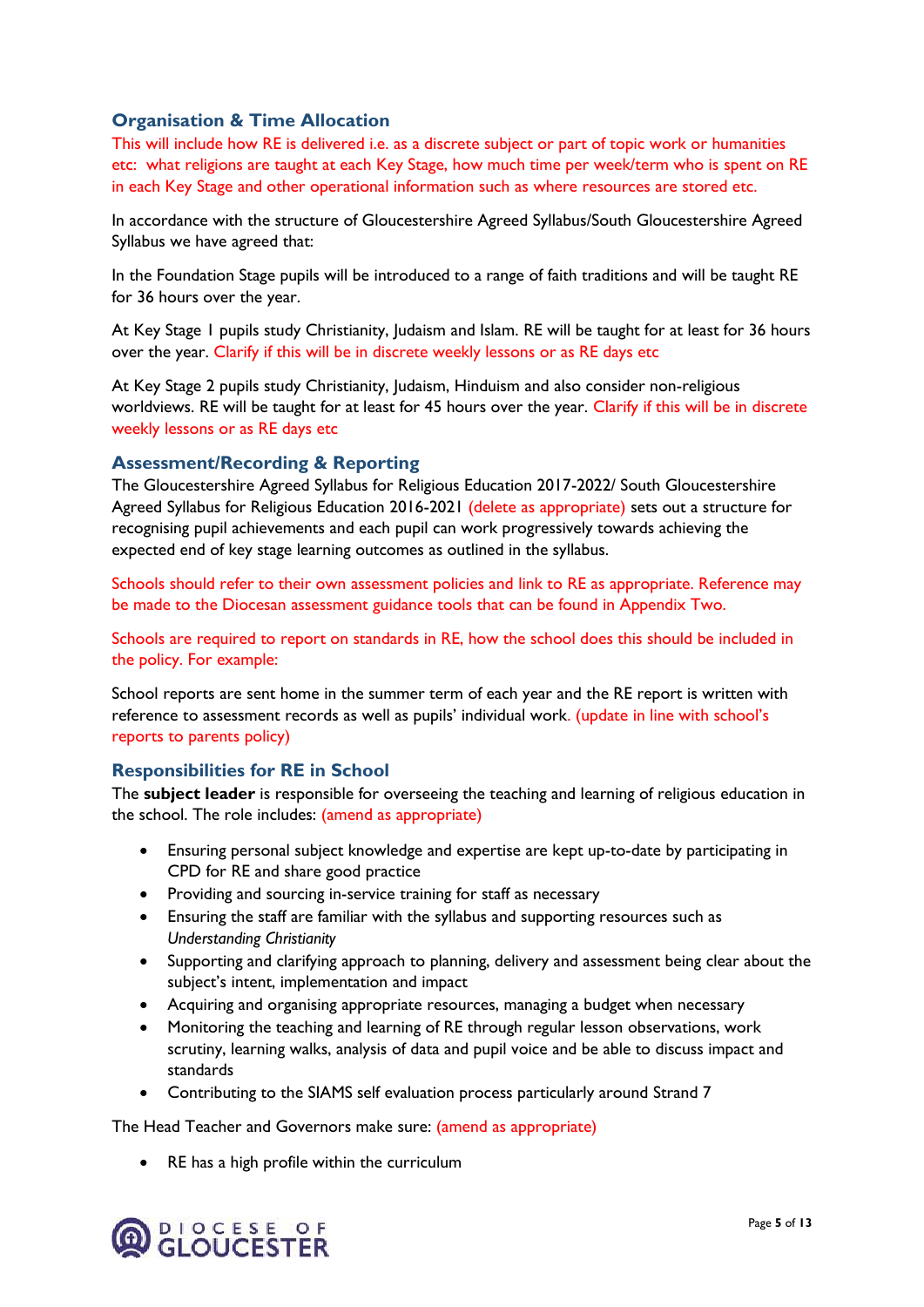- All pupils make progress in achieving the learning outcomes of the RE curriculum
- The subject is well led and effectively managed and that standards and achievement in RE and the quality of the provision are subject to regular and effective self-evaluation
- Those teaching RE are suitably qualified and trained in the subject and have effective and regular opportunities for CPD
- Teachers newly appointed to church schools are provided with support offered by the diocese to enable them to become effective teachers of RE
- Clear information is provided for parents on the RE curriculum and the right to withdraw
- RE is resourced, staffed and timetabled so that the school can fulfil its legal obligations on RE and pupils make good progress

#### <span id="page-5-0"></span>**The Right of Withdrawal from Religious Education**

It is hoped that in a Church of England School it will not be necessary for any pupils to be withdrawn from RE. However, we recognise that this may sometimes be necessary. The school policy should therefore state clearly how that withdrawal will be managed.

At …………… School we wish to be an inclusive community but recognise that parents have the legal right to withdraw their children form religious education on the grounds of conscience. However, the right of withdrawal does not extend to other areas of the curriculum when, as may happen on occasions, spontaneous questions on religious matters are raised by pupils or there are issues related to religion that arise in other subjects such as history and citizenship.

We would ask any parent considering this to contact the head teacher to discuss any concerns and anxieties about the policy, provision and practice of religious education at our school.

#### <span id="page-5-1"></span>**Managing the Right of Withdrawal**

The school will ensure that parents who want to withdraw their children from RE are aware of the RE syllabus and that it is relevant to all pupils and respects their own personal beliefs.

- Parents should be made aware of its learning objectives and what is covered in the RE curriculum and should be given the opportunity to discuss this, if they wish.
- The school may also wish to review such a request each year, in discussion with the parents.
- The use of the right to withdraw should be at the instigation of parents (or pupils themselves if they are aged 18 or over), and it should be made clear whether it is from the whole of the subject or specific parts of it. No reasons need be given.
- Parents have the right to choose whether or not to withdraw their child from RE without influence from the school, although a school should ensure that parents or carers are informed of this right and are aware of the educational objectives and content of the RE syllabus. In this way, parents can make an informed decision.
- Where parents have requested that their child is withdrawn, their right must be respected, and where RE is integrated in the curriculum, the school will need to discuss the arrangements with the parents or carers to explore how the child's withdrawal can be best accommodated.
- If pupils are withdrawn from RE, schools have a duty to supervise them, though not to provide additional teaching or to incur extra cost. Pupils will usually remain on school premises.
- Where a pupil has been withdrawn, the law provides for alternative arrangements to be made for RE of the kind the parent wants the pupil to receive. This RE could be provided at the school in question, or the pupil could be sent to another school where suitable RE is provided if this is reasonably convenient.
- If neither approach is practicable, outside arrangements can be made to provide the pupil with the kind of RE that the parent wants, and the pupil may be withdrawn from school for a reasonable period of time to allow them to attend this external RE.

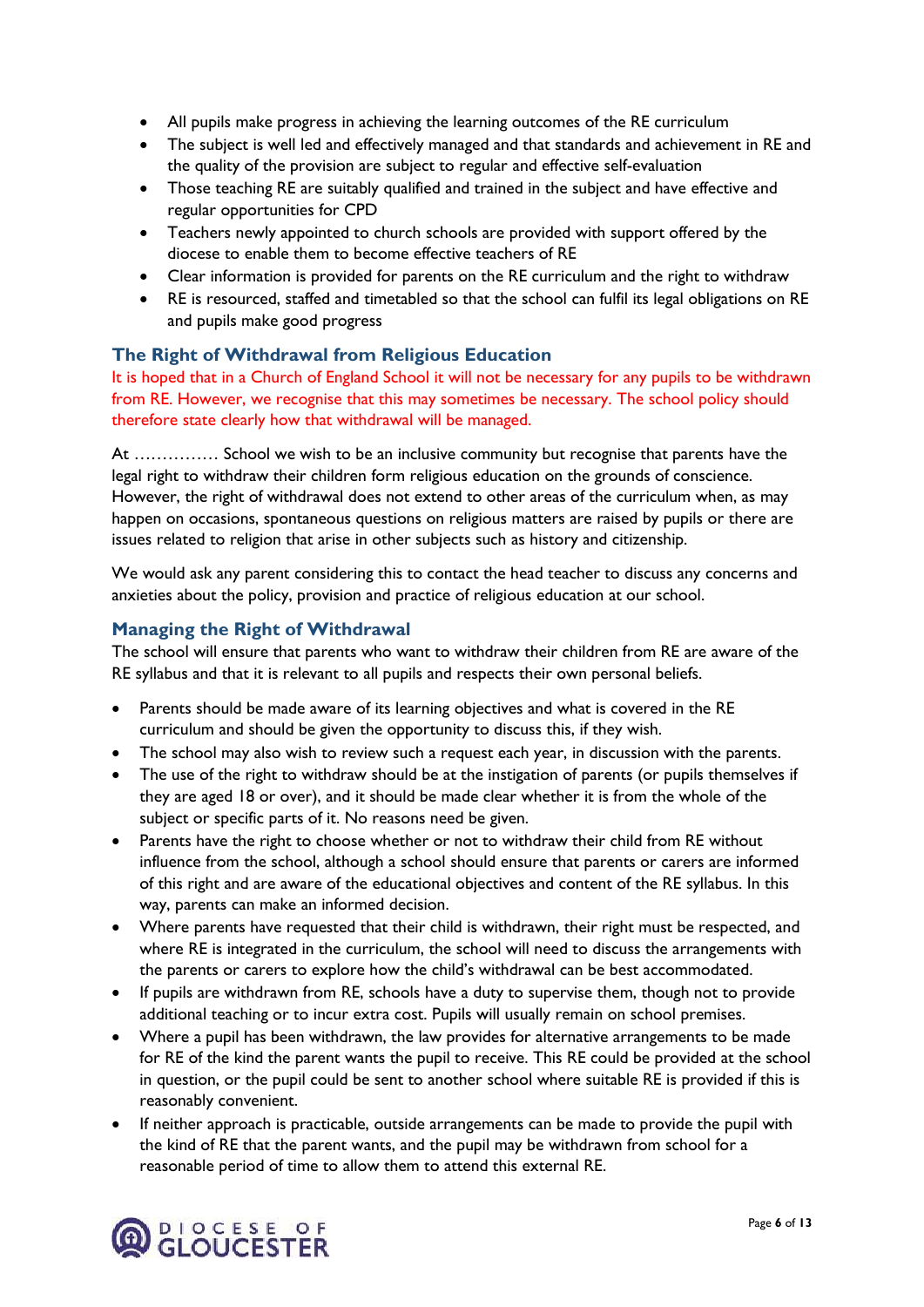Outside arrangements for RE are allowed as long as the LA SACRE (VC schools) or diocese (VA schools) is satisfied that any interference with the pupil's attendance at school resulting from the withdrawal will affect only the start or end of a school session.

Other generic statements the school would normally include in any curriculum policy eg links to other policies

| Approval/review by governing body |       |
|-----------------------------------|-------|
| Headteacher signed:               | Date: |
| <b>Chair of Governors signed:</b> | Date: |
| Date of next review:              | Date: |

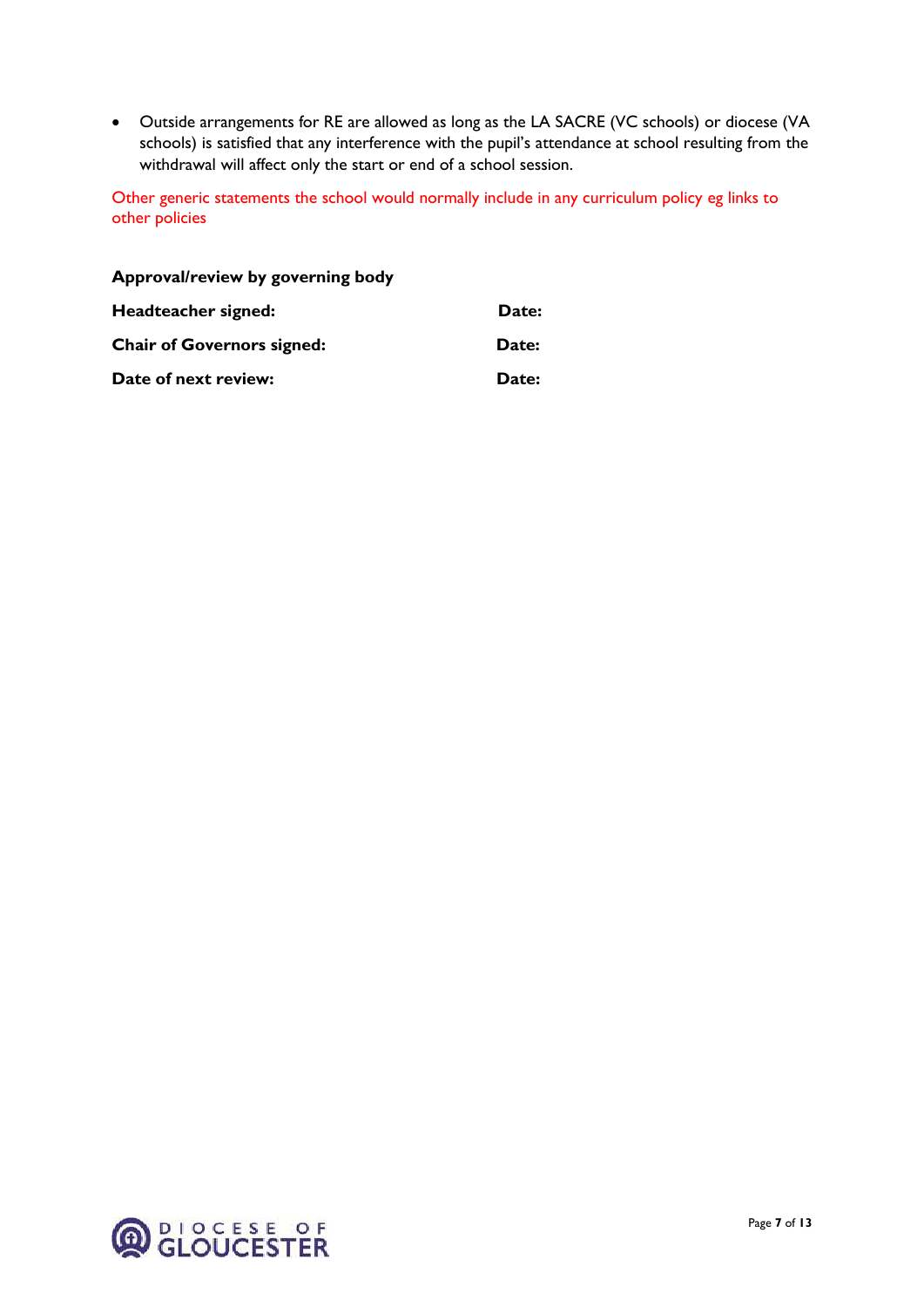#### **APPENDIX ONE – Statement of Entitlement**

**[https://www.churchofengland.org/sites/default/files/2019-](https://www.churchofengland.org/sites/default/files/2019-02/RE%20Statement%20of%20Entitlement%20for%20Church%20Schools.pdf) [02/RE%20Statement%20of%20Entitlement%20for%20Church%20Schools.pdf](https://www.churchofengland.org/sites/default/files/2019-02/RE%20Statement%20of%20Entitlement%20for%20Church%20Schools.pdf)**

**Q**<br>CLOUCESTER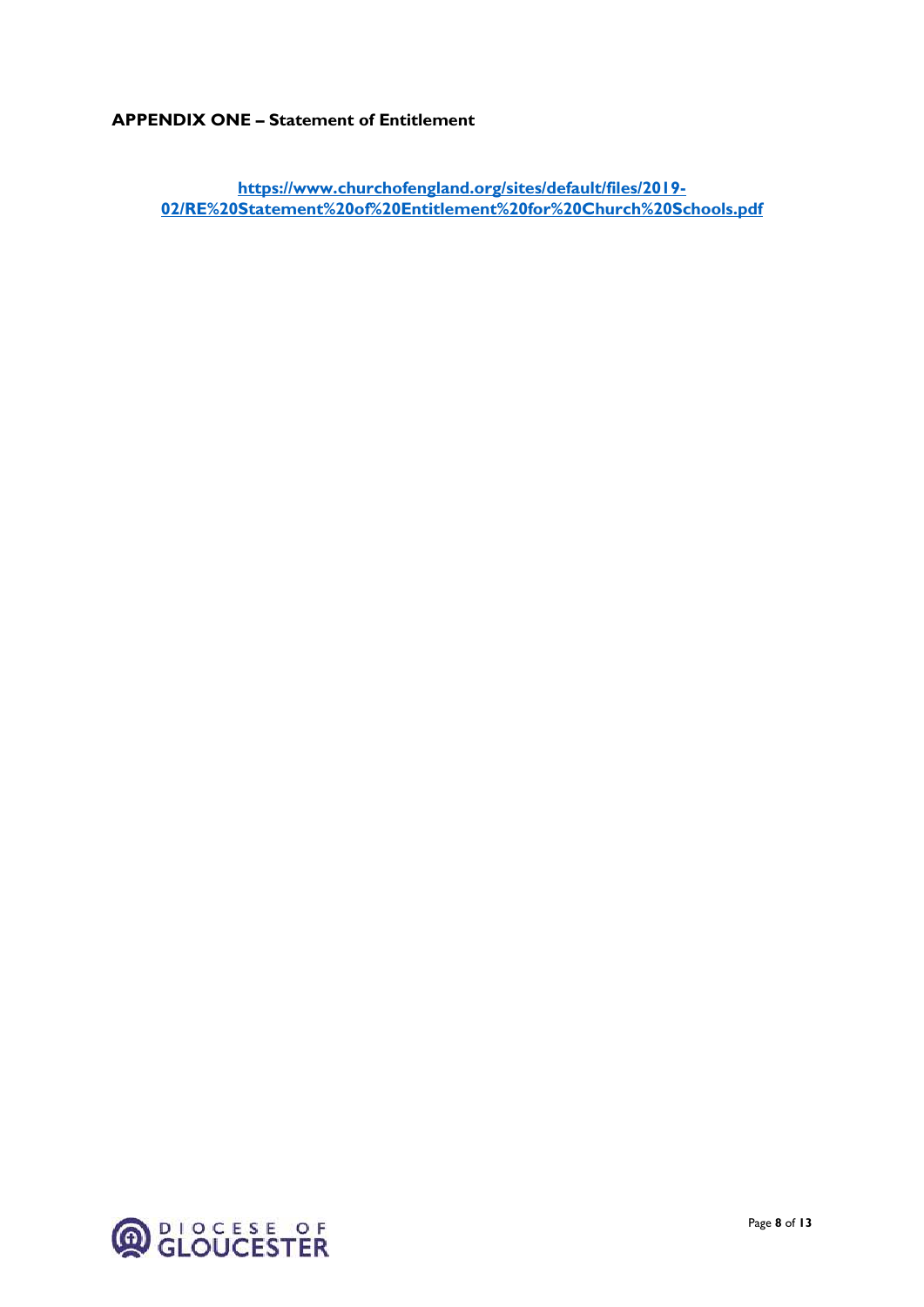### **Guidance Document**

<span id="page-8-0"></span>**Section 1 – Assessment Tools Proformas for end of unit relating to each strand**

**RE leader's overview document for end of year** 

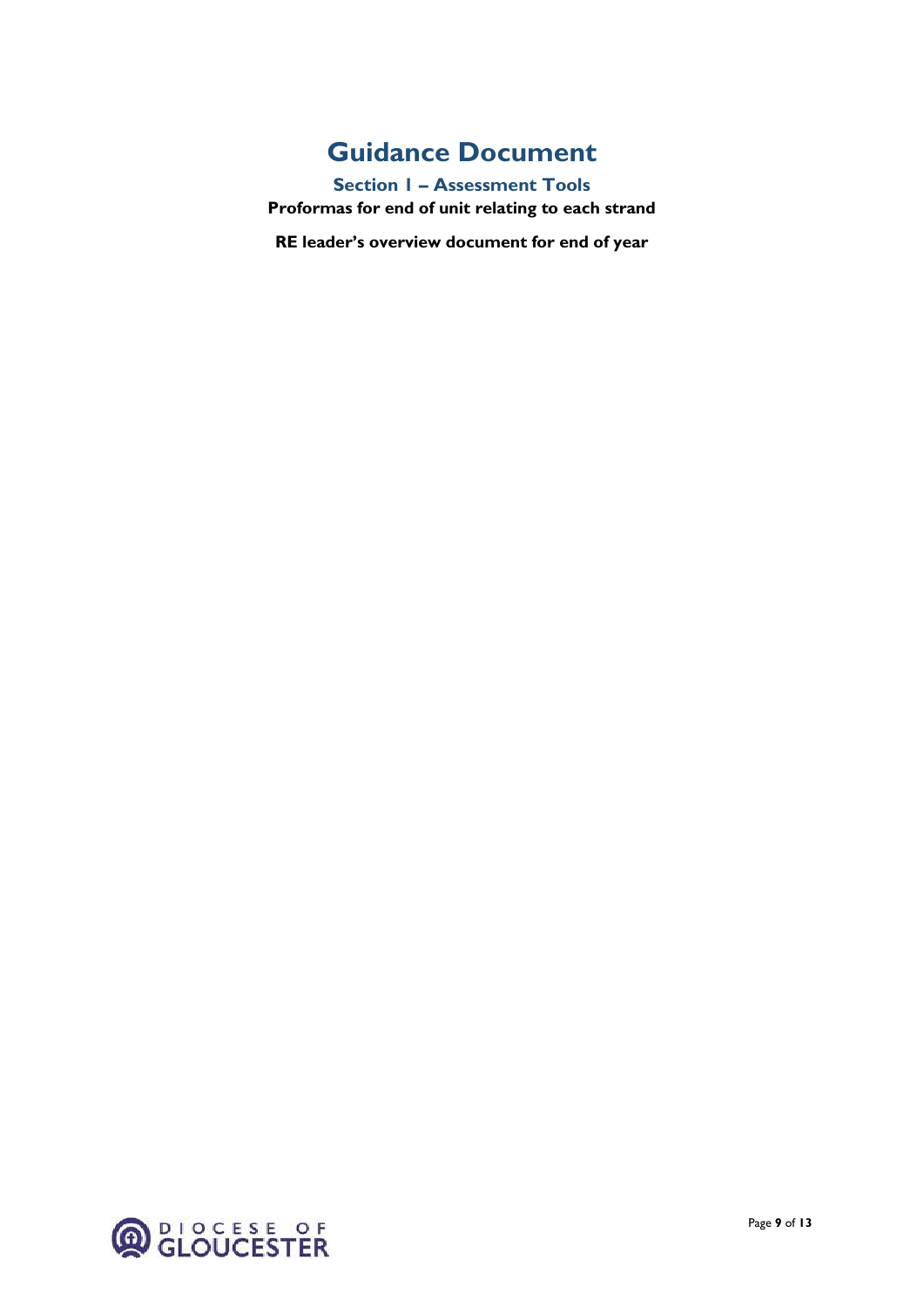| <b>RE Assessment: Making sense of Belief</b>       |                                                                                                |  |                                          |                                                         |                       |  |                            |  |  |  |
|----------------------------------------------------|------------------------------------------------------------------------------------------------|--|------------------------------------------|---------------------------------------------------------|-----------------------|--|----------------------------|--|--|--|
| Please use child's initials in all boxes           |                                                                                                |  |                                          |                                                         |                       |  |                            |  |  |  |
| <b>Class:</b>                                      |                                                                                                |  |                                          |                                                         | Teacher:              |  |                            |  |  |  |
|                                                    |                                                                                                |  |                                          |                                                         |                       |  |                            |  |  |  |
|                                                    |                                                                                                |  |                                          |                                                         |                       |  |                            |  |  |  |
| Girls:<br>Year<br><b>Boys:</b>                     |                                                                                                |  |                                          |                                                         |                       |  | Teacher's role eg class    |  |  |  |
| <b>Group/s:</b>                                    |                                                                                                |  |                                          |                                                         | teacher/PPA/HLTA      |  |                            |  |  |  |
|                                                    |                                                                                                |  |                                          |                                                         |                       |  |                            |  |  |  |
| <b>Pupil premium children:</b>                     |                                                                                                |  |                                          |                                                         | <b>SEND children:</b> |  |                            |  |  |  |
| Looked after children:                             |                                                                                                |  |                                          |                                                         |                       |  |                            |  |  |  |
|                                                    |                                                                                                |  |                                          |                                                         |                       |  | Disadvantaged children:    |  |  |  |
| <b>UNIT</b>                                        |                                                                                                |  |                                          |                                                         |                       |  |                            |  |  |  |
| <b>NAME</b>                                        |                                                                                                |  |                                          |                                                         |                       |  |                            |  |  |  |
| Those pupils<br>are working at<br>age related are: | Secure - Pupils are able to Copy making sense of belief outcomes in<br>focus                   |  |                                          |                                                         |                       |  |                            |  |  |  |
|                                                    |                                                                                                |  | 'On Track' for Age Related Expectations: |                                                         |                       |  |                            |  |  |  |
|                                                    |                                                                                                |  |                                          |                                                         |                       |  |                            |  |  |  |
|                                                    |                                                                                                |  |                                          |                                                         |                       |  |                            |  |  |  |
| For some their                                     | <b>Developing</b>                                                                              |  |                                          |                                                         | <b>Exceeding</b>      |  |                            |  |  |  |
| ability to<br>complete                             | Pupils are not yet able to<br>Pupils use their knowledge and understanding to                  |  |                                          |                                                         |                       |  |                            |  |  |  |
| outcomes are:                                      | complete all of the above.<br>complete all skills above and exceed the tasks<br>asked of them. |  |                                          |                                                         |                       |  |                            |  |  |  |
|                                                    |                                                                                                |  |                                          |                                                         |                       |  |                            |  |  |  |
|                                                    |                                                                                                |  |                                          |                                                         |                       |  |                            |  |  |  |
|                                                    |                                                                                                |  |                                          | <b>Evidence of excellence</b><br>Give examples of above |                       |  |                            |  |  |  |
|                                                    |                                                                                                |  |                                          |                                                         |                       |  |                            |  |  |  |
| Contextual issues                                  |                                                                                                |  |                                          |                                                         |                       |  |                            |  |  |  |
| eg variety of                                      |                                                                                                |  |                                          |                                                         |                       |  |                            |  |  |  |
| teachers/ clashes<br>with violin lessons           |                                                                                                |  |                                          |                                                         |                       |  |                            |  |  |  |
| etc                                                |                                                                                                |  |                                          |                                                         |                       |  |                            |  |  |  |
| Pupils who are                                     |                                                                                                |  |                                          |                                                         |                       |  |                            |  |  |  |
| of specific                                        |                                                                                                |  |                                          |                                                         |                       |  |                            |  |  |  |
| concern,                                           |                                                                                                |  |                                          |                                                         |                       |  |                            |  |  |  |
| <b>Class Teacher</b>                               |                                                                                                |  |                                          |                                                         |                       |  |                            |  |  |  |
| response and                                       |                                                                                                |  |                                          |                                                         |                       |  |                            |  |  |  |
| next steps<br>RE Co-                               |                                                                                                |  |                                          |                                                         |                       |  |                            |  |  |  |
| ordinator/                                         |                                                                                                |  |                                          |                                                         |                       |  |                            |  |  |  |
| leader response                                    |                                                                                                |  |                                          |                                                         |                       |  |                            |  |  |  |
| to this data and                                   |                                                                                                |  |                                          |                                                         |                       |  |                            |  |  |  |
| next steps to                                      |                                                                                                |  |                                          |                                                         |                       |  |                            |  |  |  |
| inform T&L                                         |                                                                                                |  |                                          |                                                         |                       |  |                            |  |  |  |
| Percentage of developing                           |                                                                                                |  |                                          |                                                         | Percentage 'On track' |  | Percentage at<br>exceeding |  |  |  |
|                                                    |                                                                                                |  |                                          |                                                         |                       |  |                            |  |  |  |

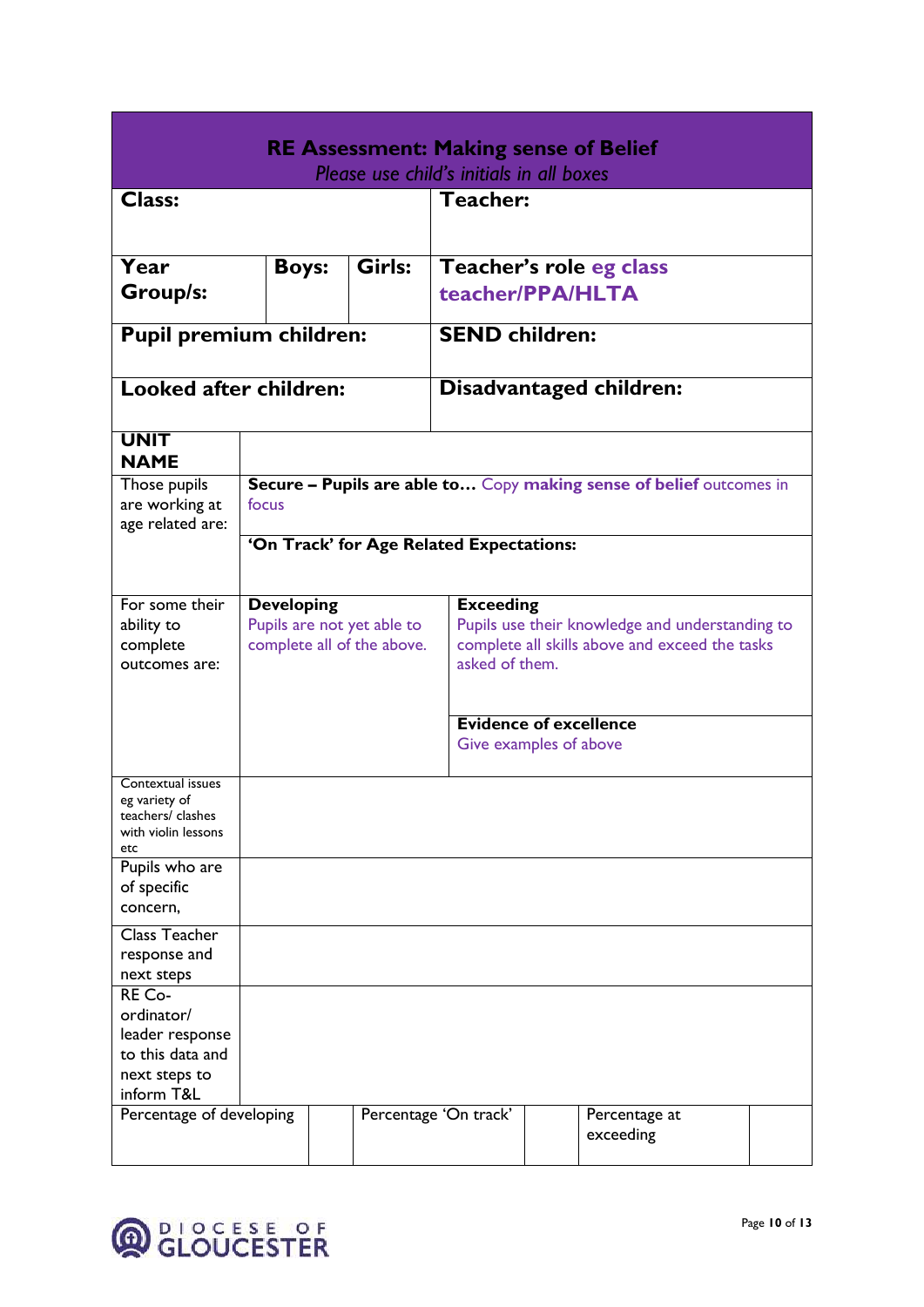| <b>RE Assessment: Understanding the Impact</b>                                             |                                                                                                                                                                                                                          |  |        |                                             |                                                         |               |  |  |  |
|--------------------------------------------------------------------------------------------|--------------------------------------------------------------------------------------------------------------------------------------------------------------------------------------------------------------------------|--|--------|---------------------------------------------|---------------------------------------------------------|---------------|--|--|--|
| Please use child's initials in all boxes                                                   |                                                                                                                                                                                                                          |  |        |                                             |                                                         |               |  |  |  |
| <b>Class:</b>                                                                              |                                                                                                                                                                                                                          |  |        | Teacher:                                    |                                                         |               |  |  |  |
| Year<br><b>Group/s:</b>                                                                    | <b>Boys:</b>                                                                                                                                                                                                             |  | Girls: | Teacher's role eg class<br>teacher/PPA/HLTA |                                                         |               |  |  |  |
| <b>Pupil premium children:</b>                                                             |                                                                                                                                                                                                                          |  |        | <b>SEND children:</b>                       |                                                         |               |  |  |  |
| Looked after children:                                                                     |                                                                                                                                                                                                                          |  |        |                                             | Disadvantaged children:                                 |               |  |  |  |
| <b>UNIT</b><br><b>NAME</b>                                                                 |                                                                                                                                                                                                                          |  |        |                                             |                                                         |               |  |  |  |
| Those pupils<br>are working at<br>age related are:                                         | Secure - Pupils are able to Copy making sense of belief outcomes in<br>focus                                                                                                                                             |  |        |                                             |                                                         |               |  |  |  |
|                                                                                            |                                                                                                                                                                                                                          |  |        | 'On Track' for Age Related Expectations:    |                                                         |               |  |  |  |
| For some their<br>ability to<br>complete<br>outcomes are:                                  | <b>Developing</b><br><b>Excceeding</b><br>Pupils are not yet able to<br>Pupils use their knowledge and understanding to<br>complete all of the above<br>complete all skills above and exceed the tasks<br>asked of them. |  |        |                                             |                                                         |               |  |  |  |
|                                                                                            |                                                                                                                                                                                                                          |  |        |                                             | <b>Evidence of excellence</b><br>Give examples of above |               |  |  |  |
| Contextual issues<br>eg variety of<br>teachers/ clashes<br>with violin lessons<br>etc      |                                                                                                                                                                                                                          |  |        |                                             |                                                         |               |  |  |  |
| Pupils who are<br>of specific<br>concern,                                                  |                                                                                                                                                                                                                          |  |        |                                             |                                                         |               |  |  |  |
| Class Teacher<br>response and<br>next steps                                                |                                                                                                                                                                                                                          |  |        |                                             |                                                         |               |  |  |  |
| RE Co-<br>ordinator/<br>leader response<br>to this data and<br>next steps to<br>inform T&L |                                                                                                                                                                                                                          |  |        |                                             |                                                         |               |  |  |  |
| Percentage of developing                                                                   |                                                                                                                                                                                                                          |  |        | Percentage 'On track'                       | excellent                                               | Percentage at |  |  |  |

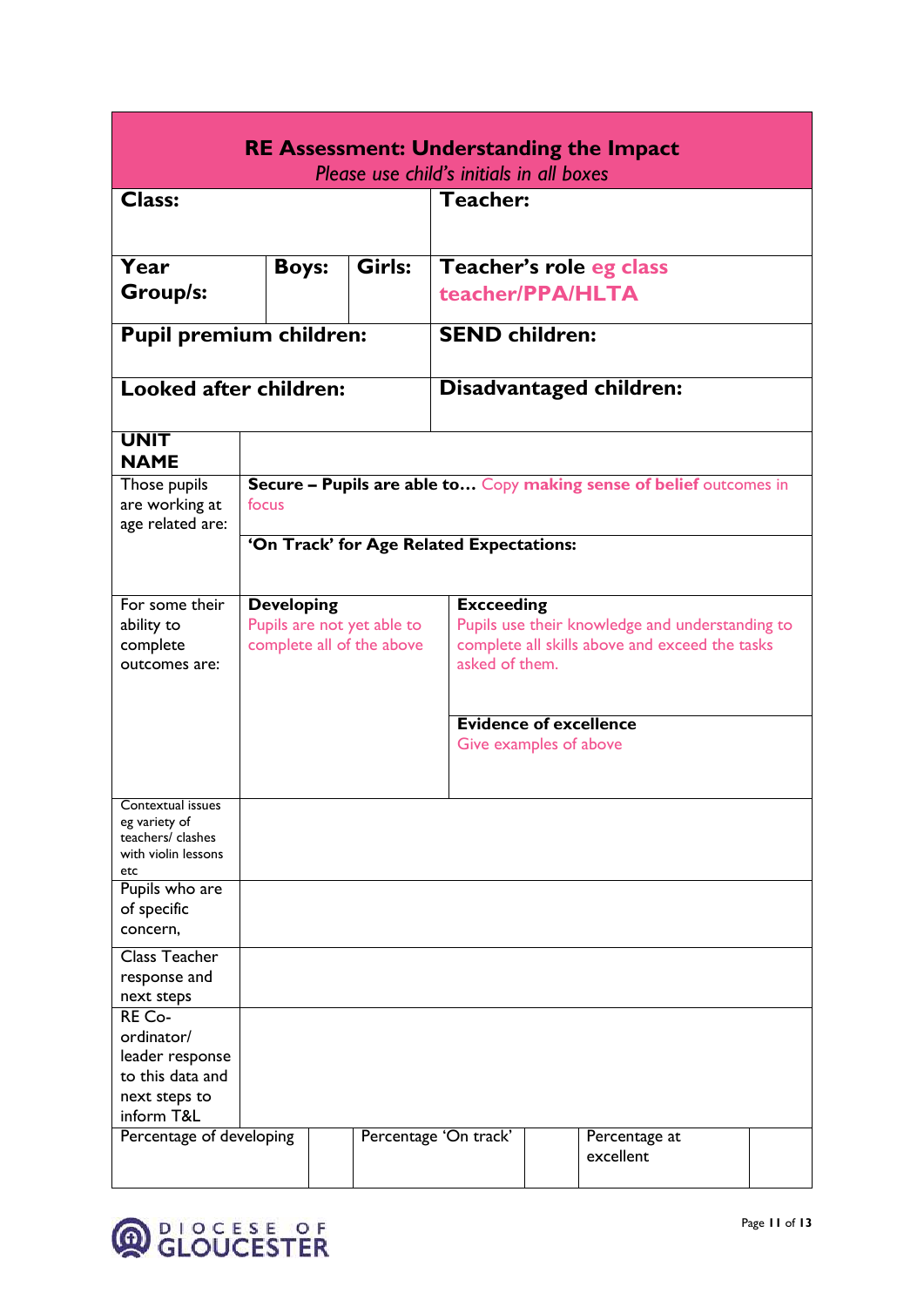| <b>RE Assessment: Making Connections</b><br>Please use child's initials in all boxes |                                                                                                                      |  |                                          |                                                                |                       |  |                                                                  |  |  |  |
|--------------------------------------------------------------------------------------|----------------------------------------------------------------------------------------------------------------------|--|------------------------------------------|----------------------------------------------------------------|-----------------------|--|------------------------------------------------------------------|--|--|--|
| <b>Class:</b>                                                                        |                                                                                                                      |  |                                          |                                                                | <b>Teacher:</b>       |  |                                                                  |  |  |  |
|                                                                                      |                                                                                                                      |  |                                          |                                                                |                       |  |                                                                  |  |  |  |
|                                                                                      |                                                                                                                      |  |                                          |                                                                |                       |  |                                                                  |  |  |  |
| Year                                                                                 | <b>Boys:</b>                                                                                                         |  | Girls:                                   |                                                                |                       |  | Teacher's role eg class                                          |  |  |  |
| <b>Group/s:</b>                                                                      |                                                                                                                      |  |                                          |                                                                |                       |  |                                                                  |  |  |  |
|                                                                                      |                                                                                                                      |  |                                          |                                                                | teacher/PPA/HLTA      |  |                                                                  |  |  |  |
| <b>Pupil premium children:</b>                                                       |                                                                                                                      |  |                                          |                                                                | <b>SEND children:</b> |  |                                                                  |  |  |  |
| Looked after children:                                                               |                                                                                                                      |  |                                          |                                                                |                       |  | Disadvantaged children:                                          |  |  |  |
|                                                                                      |                                                                                                                      |  |                                          |                                                                |                       |  |                                                                  |  |  |  |
| <b>UNIT</b><br><b>NAME</b>                                                           |                                                                                                                      |  |                                          |                                                                |                       |  |                                                                  |  |  |  |
| Those pupils                                                                         |                                                                                                                      |  |                                          |                                                                |                       |  | Secure - Pupils are able to Copy making sense of belief outcomes |  |  |  |
| are working at                                                                       | in focus                                                                                                             |  |                                          |                                                                |                       |  |                                                                  |  |  |  |
| age related are:                                                                     |                                                                                                                      |  |                                          |                                                                |                       |  |                                                                  |  |  |  |
|                                                                                      |                                                                                                                      |  | 'On Track' for Age Related Expectations: |                                                                |                       |  |                                                                  |  |  |  |
|                                                                                      |                                                                                                                      |  |                                          |                                                                |                       |  |                                                                  |  |  |  |
|                                                                                      |                                                                                                                      |  |                                          |                                                                |                       |  |                                                                  |  |  |  |
| For some their<br>ability to                                                         | <b>Developing</b><br><b>Exceeding</b><br><b>Pupils are not yet able</b><br><b>Pupils use their knowledge and</b>     |  |                                          |                                                                |                       |  |                                                                  |  |  |  |
| complete                                                                             |                                                                                                                      |  |                                          |                                                                |                       |  |                                                                  |  |  |  |
| outcomes are:                                                                        | understanding to complete all skills above<br>to complete all of the<br>and exceed the tasks asked of them.<br>above |  |                                          |                                                                |                       |  |                                                                  |  |  |  |
|                                                                                      |                                                                                                                      |  |                                          |                                                                |                       |  |                                                                  |  |  |  |
|                                                                                      |                                                                                                                      |  |                                          |                                                                |                       |  |                                                                  |  |  |  |
|                                                                                      |                                                                                                                      |  |                                          | <b>Evidence of excellence</b><br><b>Give examples of above</b> |                       |  |                                                                  |  |  |  |
|                                                                                      |                                                                                                                      |  |                                          |                                                                |                       |  |                                                                  |  |  |  |
| Contextual issues                                                                    |                                                                                                                      |  |                                          |                                                                |                       |  |                                                                  |  |  |  |
| eg variety of                                                                        |                                                                                                                      |  |                                          |                                                                |                       |  |                                                                  |  |  |  |
| teachers/ clashes<br>with violin lessons                                             |                                                                                                                      |  |                                          |                                                                |                       |  |                                                                  |  |  |  |
| etc                                                                                  |                                                                                                                      |  |                                          |                                                                |                       |  |                                                                  |  |  |  |
| Pupils who are                                                                       |                                                                                                                      |  |                                          |                                                                |                       |  |                                                                  |  |  |  |
| of specific                                                                          |                                                                                                                      |  |                                          |                                                                |                       |  |                                                                  |  |  |  |
| concern,                                                                             |                                                                                                                      |  |                                          |                                                                |                       |  |                                                                  |  |  |  |
| <b>Class Teacher</b>                                                                 |                                                                                                                      |  |                                          |                                                                |                       |  |                                                                  |  |  |  |
| response and                                                                         |                                                                                                                      |  |                                          |                                                                |                       |  |                                                                  |  |  |  |
| next steps<br>RE Co-                                                                 |                                                                                                                      |  |                                          |                                                                |                       |  |                                                                  |  |  |  |
| ordinator/                                                                           |                                                                                                                      |  |                                          |                                                                |                       |  |                                                                  |  |  |  |
| leader response                                                                      |                                                                                                                      |  |                                          |                                                                |                       |  |                                                                  |  |  |  |
| to this data and                                                                     |                                                                                                                      |  |                                          |                                                                |                       |  |                                                                  |  |  |  |
| next steps to                                                                        |                                                                                                                      |  |                                          |                                                                |                       |  |                                                                  |  |  |  |
| inform T&L                                                                           |                                                                                                                      |  |                                          |                                                                |                       |  |                                                                  |  |  |  |
| Percentage of developing                                                             |                                                                                                                      |  | Percentage 'On track'                    |                                                                |                       |  | Percentage exceeding                                             |  |  |  |
|                                                                                      |                                                                                                                      |  |                                          |                                                                |                       |  |                                                                  |  |  |  |
|                                                                                      |                                                                                                                      |  |                                          |                                                                |                       |  |                                                                  |  |  |  |